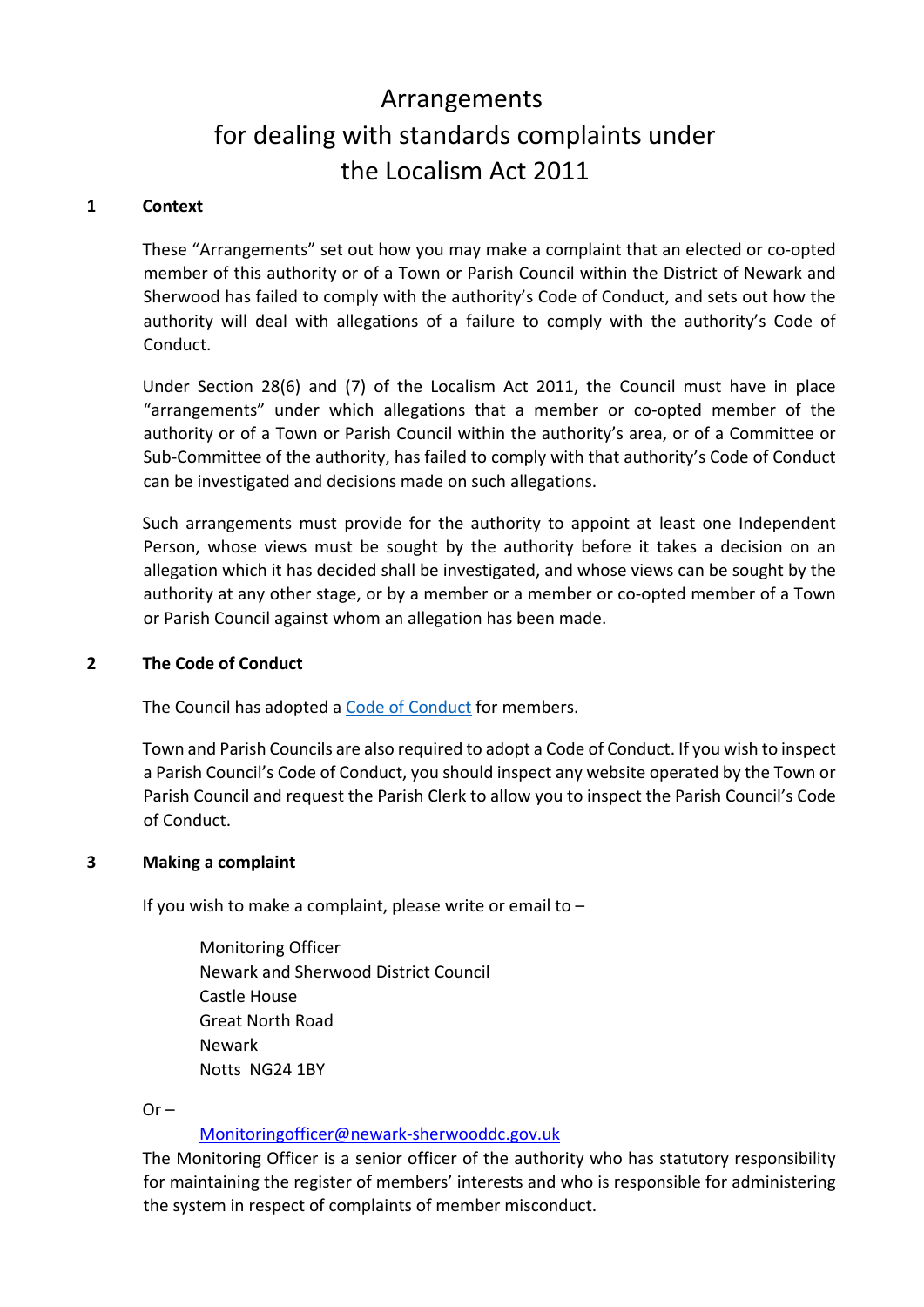In order to ensure that we have all the information which we need to be able to process your complaint, please complete and send us the model complaint form, which can be downloaded from the authority's website, next to the Code of Conduct, and is available on request from Reception at the Council's main office.

Please provide us with your name and a contact address or email address, so that we can acknowledge receipt of your complaint and keep you informed of its progress. If you want to keep your name and address confidential, please indicate this in the space provided on the complaint form, in which case we will not disclose your name and address to the member against whom you make the complaint, without your prior consent. The authority does not normally investigate anonymous complaints, unless there is a clear public interest in doing so.

The Monitoring Officer will acknowledge receipt of your complaint within 5 working days of receiving it, and will keep you informed of the progress of your complaint.

# **4 Will your complaint be investigated?**

The Monitoring Officer will review every complaint received and, after consultation with the Independent Person, take a decision as to whether it merits formal investigation. This decision will normally be taken within 14 days of receipt of your complaint. Where the Monitoring Officer has taken a decision, he/she will inform you of his/her decision and the reasons for that decision.

Where he/she requires additional information in order to come to a decision, he/she may come back to you for such information, and may request information from the member against whom your complaint is directed. Where your complaint relates to a Town or Parish Councillor, the Monitoring Officer may also inform the Town or Parish Council or your complaint and seek the views of the Town or Parish Council before deciding whether the complaint merits formal investigation.

In appropriate cases, the Monitoring Officer may seek to resolve the complaint informally, without the need for a formal investigation. Such informal resolution may involve the member accepting that his/her conduct was unacceptable and offering an apology, or other remedial action by the authority. Where the member or the authority make a reasonable offer of local resolution, but you are not willing to accept that offer, the Monitoring Officer will take account of this in deciding whether the complaint merits formal investigation.

If your complaint identifies criminal conduct or breach of other regulation by any person, the Monitoring Officer has the power to call in the Police and other regulatory agencies.

In some cases at his or her discretion, the Monitoring Officer may refer the complaint to the Policy & Finance Committee to decide whether or not it should be investigated or other action taken.

#### **5 How is the investigation conducted?**

If the Monitoring Officer decides that a complaint merits formal investigation, he/she will appoint an Investigating Officer, who may be another senior officer of the authority, an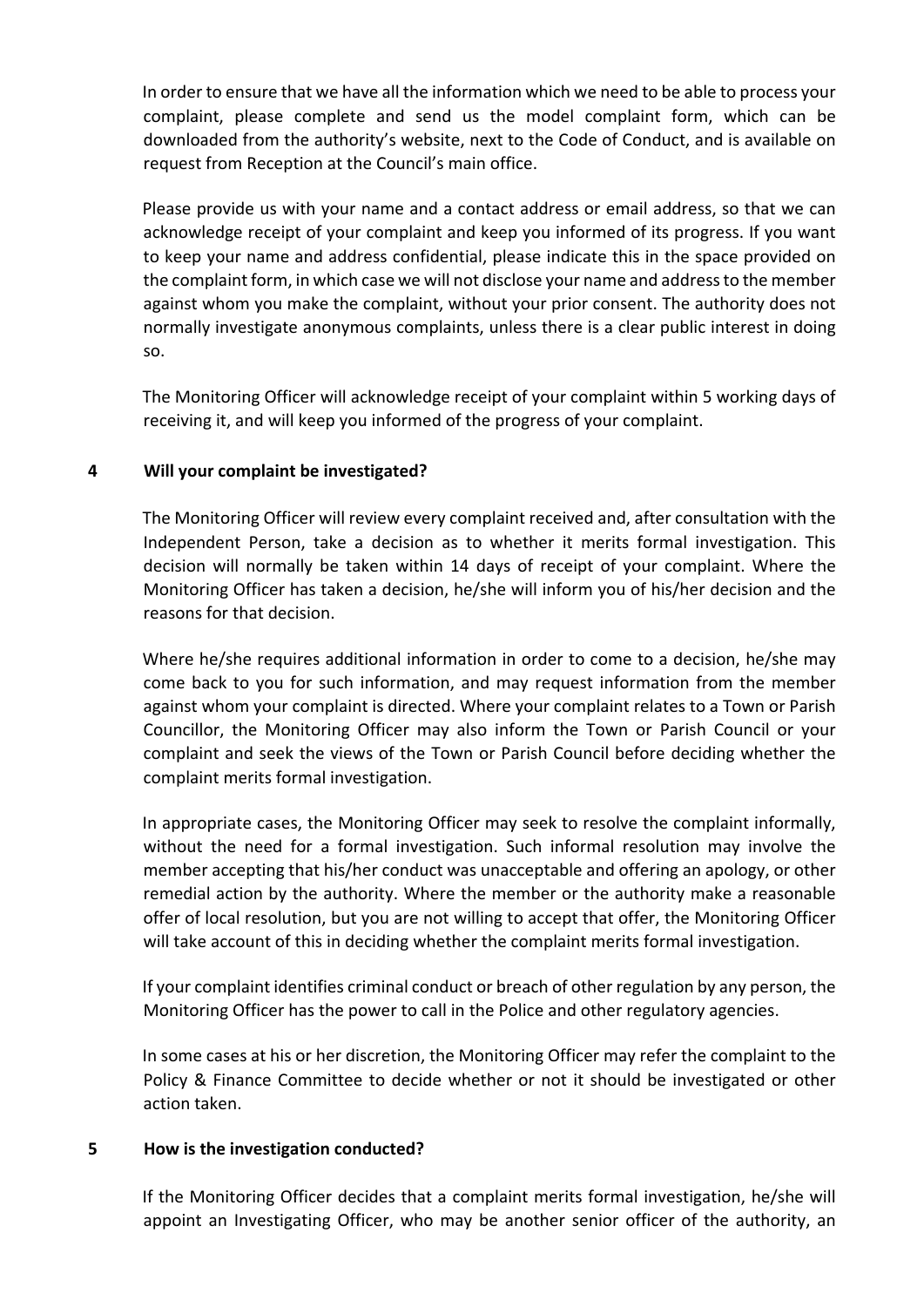officer of another authority or an external investigator. The Investigating Officer will decide whether he/she needs to meet or speak to you to understand the nature of your complaint and so that you can explain your understanding of events and suggest what documents the Investigating Officer needs to see, and who the Investigating Officer needs to interview.

The Investigating Officer would normally write to the member against whom you have complained and provide him/her with a copy of your complaint, and ask the member to provide his/her explanation of events, and to identify what documents he needs to see and who he needs to interview. In exceptional cases, where it is appropriate to keep your identity confidential or disclosure of details of the complaint to the member might prejudice the investigation, the Monitoring Officer can delete your name and address from the papers given to the member, or delay notifying the member until the investigation has progressed sufficiently.

At the end of his/her investigation, the Investigating Officer will produce a draft report and will send copies of that draft report, in confidence, to you and to the member concerned, to give you both an opportunity to identify any matter in that draft report which you disagree with or which you consider requires more consideration.

Having received and taken account of any comments which you may make on the draft report, the Investigating Officer will send his/her final report to the Monitoring Officer.

# **6 What happens if the Investigating Officer concludes that there is no evidence of a failure to comply with the Code of Conduct?**

The Monitoring Officer will review the Investigating Officer's report and, if he/she is satisfied that the Investigating Officer's report is sufficient, the Monitoring Officer will write to you and to the member concerned and to the Town or Parish Council, where your complaint relates to a Town or Parish Councillor, notifying you that he/she is satisfied that no further action is required, and give you both a copy of the Investigating Officer's final report. Normally this action will be taken in consultation with the independent person. If the Monitoring Officer is not satisfied that the investigation has been conducted properly, he/she may ask the Investigating Officer to reconsider his/her report.

# **7 What happens if the Investigating Officer concludes that there is evidence of a failure to comply with the Code of Conduct?**

The Monitoring Officer will review the Investigating Officer's report and will then either send the matter for local hearing before the Hearings Panel or, after consulting the Independent Person, seek local resolution.

#### 7.1 Local Resolution

The Monitoring Officer may consider that the matter can reasonably be resolved without the need for a hearing. In such a case, he/she will consult with the Independent Person and with you as complainant and seek to agree what you consider to be a fair resolution which also helps to ensure higher standards of conduct for the future. Such resolution may include the member accepting that his/her conduct was unacceptable and offering an apology, and/or other remedial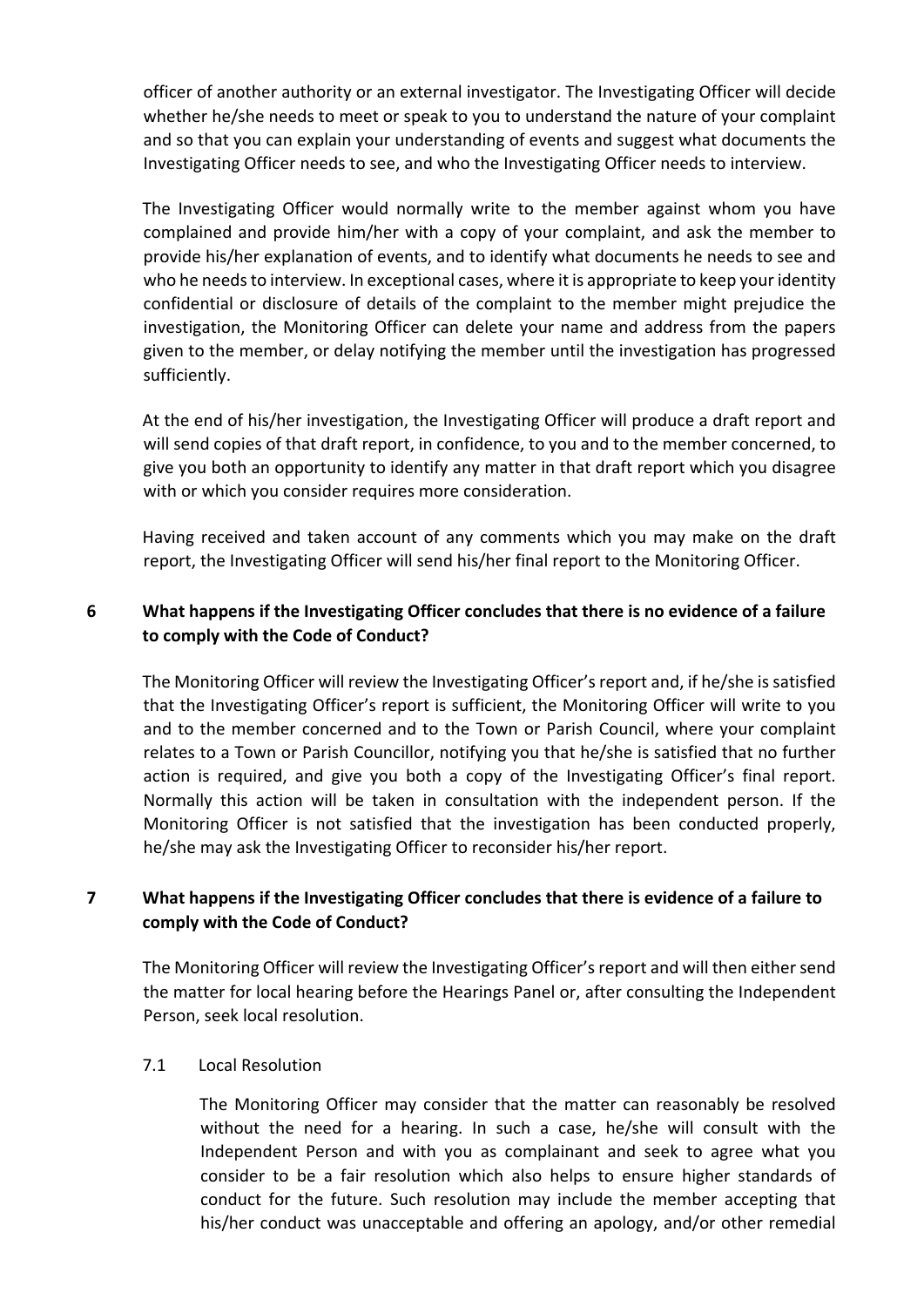action by the authority. If the member complies with the suggested resolution, the Monitoring Officer will report the matter to the Policy & Finance Committee (and the Town or Parish Council where appropriate) for information, but will take no further action. However, if you tell the Monitoring Officer that any suggested resolution would not be adequate, the Monitoring Officer may (but does not have to) refer the matter for a local hearing.

## 7.2 Local Hearing

If the Monitoring Officer considers that local resolution is not appropriate, or you are not satisfied by the proposed resolution (unless the Monitoring Officer considers that you are acting unreasonably, or the member concerned is not prepared to undertake any proposed remedial action, such as giving an apology, then the Monitoring Officer will report the Investigating Officer's report to the Hearings Panel which will conduct a local hearing before deciding whether the member has failed to comply with the Code of Conduct and, if so, whether to take any action in respect of the member.

The Council has agreed a procedure for local hearings, which is attached as 'Schedule' to these arrangements.

Essentially, the Monitoring Officer will conduct a "pre-hearing process", requiring the member to give his/her response to the Investigating Officer's report, in order to identify what is likely to be agreed and what is likely to be in contention at the hearing, and the Chair of the Hearings Panel may issue directions as to the manner in which the hearing will be conducted. At the hearing, the Investigating Officer will present his/her report, call such witnesses as he/she considers necessary and make representations to substantiate his/her conclusion that the member has failed to comply with the Code of Conduct. For this purpose, the Investigating Officer may ask you as the complainant to attend and give evidence to the Hearings Panel. The member will then have an opportunity to give his/her evidence, to call witnesses and to make representations to the Hearings Panel as to why he/she considers that he/she did not fail to comply with the Code of Conduct.

The Hearings Panel, with the benefit of any advice from the Independent Person, may conclude that the member did not fail to comply with the Code of Conduct, and so dismiss the complaint. If the Hearings Panel concludes that the member did fail to comply with the Code of Conduct, the Chair will inform the member of this finding and the Hearings Panel will then consider what action, if any, the Hearings Panel should take as a result of the member's failure to comply with the Code of Conduct. In doing this, the Hearings Panel will give the member an opportunity to make representations to the Panel and will consult the Independent Person, but will then decide what action, if any, to take in respect of the matter.

# **8 What action can the Hearings Panel take where a member has failed to comply with the Code of Conduct?**

The Council has delegated to the Hearings Panel such of its powers to take action in respect of individual members as may be necessary to promote and maintain high standards of conduct. Accordingly the Hearings Panel may –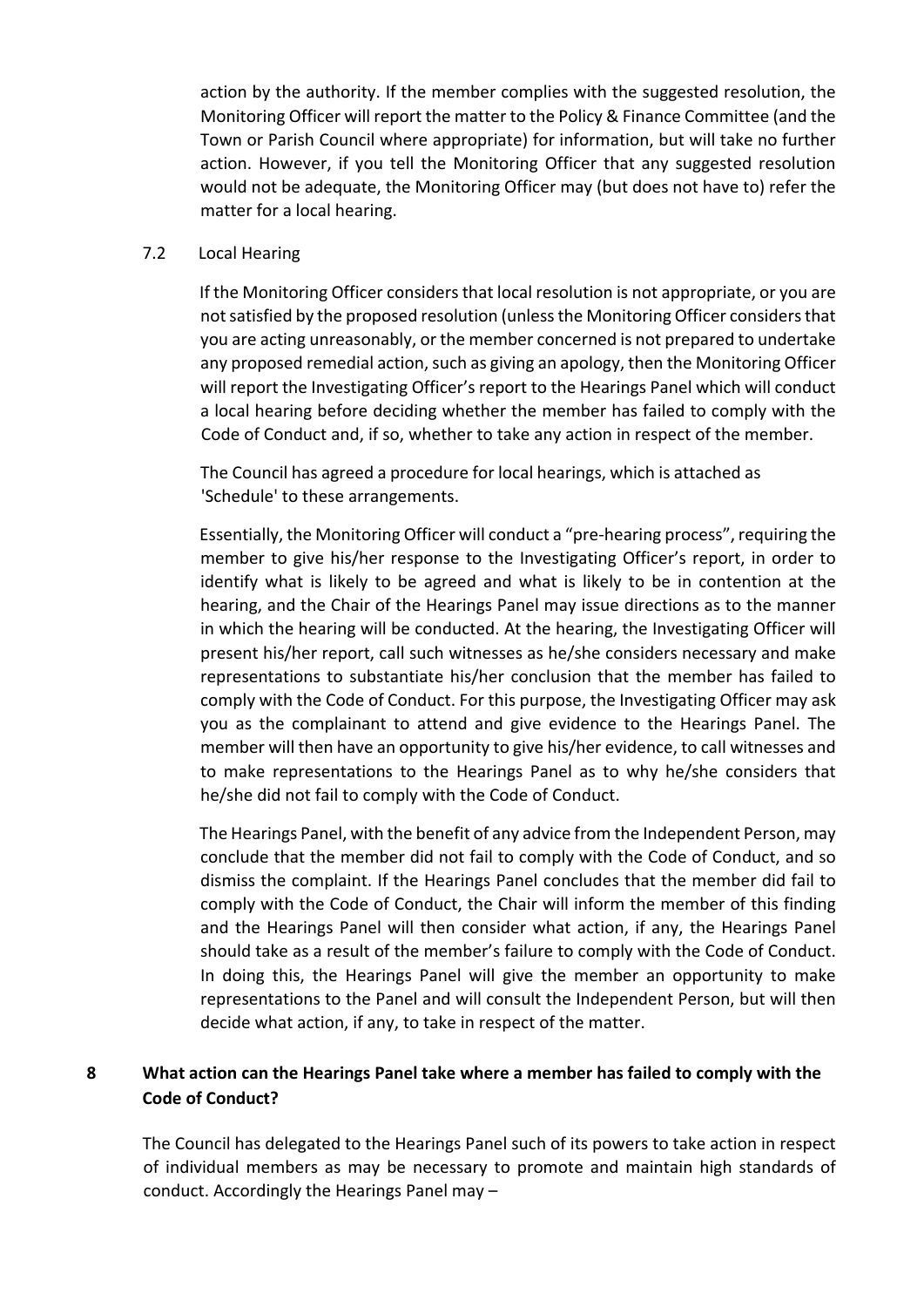- 8.1 Censure or reprimand the member;
- 8.2 Publish its findings in respect of the member's conduct;
- 8.3 Report its findings to Council or to the Town or Parish Council for information;
- 8.4 Recommend to the member's Group Leader (or in the case of un-grouped members, recommend to Council or to Committees) that he/she be removed from any or all Committees or Sub-Committees of the Council;
- 8.5 Recommend to the Leader of the Council that the member be removed from the Cabinet, or removed from particular Portfolio responsibilities;
- 8.6 Recommend to Council that the member be replaced as Executive Leader;
- 8.7 Instruct the Monitoring Officer to or recommend that the Town or Parish Council arrange training for the member;
- 8.8 Remove or recommend to the Town or Parish Council that the member be removed from all outside appointments to which he/she has been appointed or nominated by the authority or by the Town or Parish Council;
- 8.9 Withdraw or recommend to the Town or Parish Council that it withdraws facilities provided to the member by the Council, such as a computer, website and/or email and Internet access; or
- 8.10 Exclude or recommend that the Town or Parish Council exclude the member from the Council's offices or other premises, with the exception of meeting rooms as necessary for attending Council, Committee and Sub-Committee meetings.

The Hearings Panel has no power to suspend or disqualify the member or to withdraw member's allowances or special responsibility allowances.

# **9 What happens at the end of the hearing?**

At the end of the hearing, the Chair will state the decision of the Hearings Panel as to whether the member failed to comply with the Code of Conduct and as to any actions which the Hearings Panel resolves to take.

As soon as reasonably practicable thereafter, the Monitoring Officer will prepare a formal decision notice in consultation with the Chair of the Hearings Panel, and send a copy to you, to the member (and to the Town and Parish Council if appropriate), make that decision notice available for public inspection and report the decision to the next convenient meeting of the Council.

# **10 Who are the Hearings Panel?**

The Hearings Panel is a Sub-Committee of the Council's Policy & Finance Committee.

The Independent Person is invited to attend all meetings of the Hearings Panel and his/her views are sought and taken into consideration before the Hearings Panel takes any decision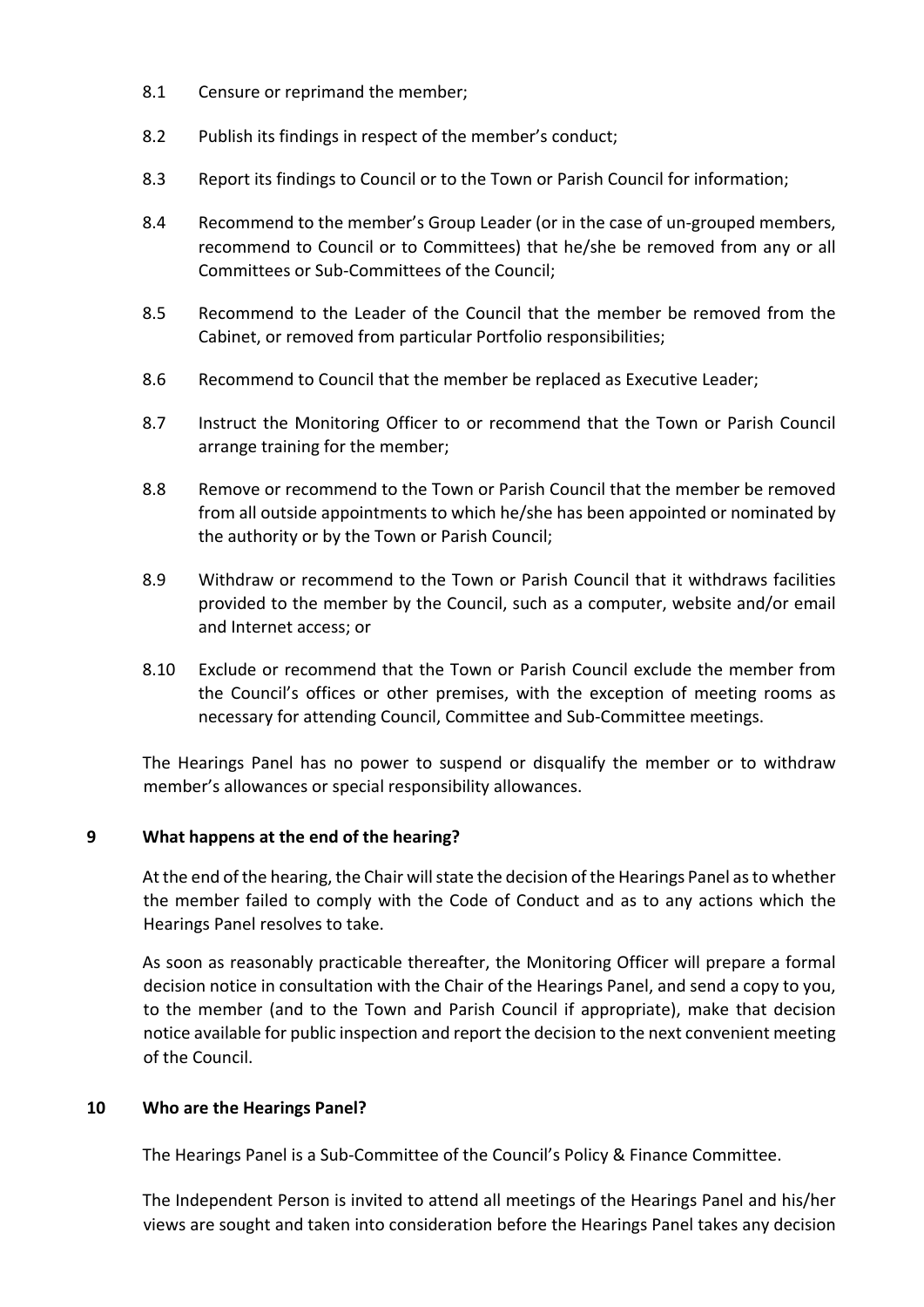on whether the member's conduct constitutes a failure to comply with the Code of Conduct and as to any action to be taken following a finding of failure to comply with the Code of Conduct.

## **11 Who is the Independent Person?**

The Independent Person is a person who has applied for the post following advertisement of a vacancy for the post, and is appointed by a positive vote from a majority of all the members of Council.

## **12 Revision of these arrangements**

The Council may by resolution agree to amend these arrangements, and has delegated to the Chair of the Hearings Panel the right to depart from these arrangements where he/she considers that it is expedient to do so in order to secure the effective and fair consideration of any matter.

## **13 Appeals**

There is no right of appeal for you as complainant or for the member against a decision of the Monitoring Officer or of the Hearings Panel

If you feel that the authority has failed to deal with your complaint properly, you may make a complaint to the Local Government Ombudsman.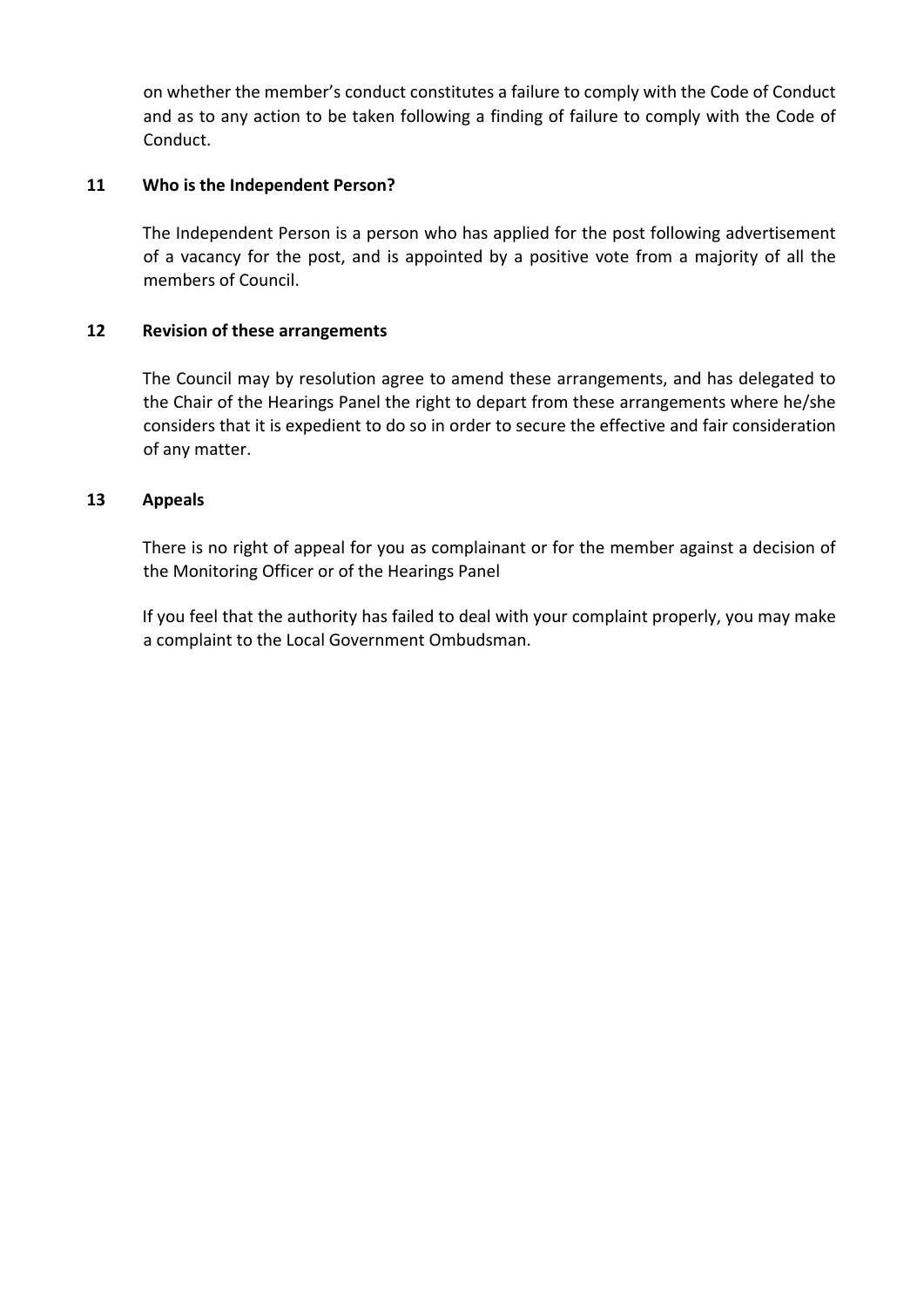## **Standards Complaints**

#### **Procedure at the Hearing**

#### 1. Interpretation

- 1.1 'Member' means the Member of the authority who is the subject of the allegation being considered by the Standards Committee, unless stated otherwise. It also includes the Member's nominated representative. It also includes any Town and Parish Councillor who is the subject of an allegation being considered by the Standards Committee.
- 1.2 'Investigator' means the Monitoring Officer or other Investigating Officer, and his or her nominated representative.
- 1.3 'Committee' means the Standards Committee or the Hearing Panel to which it has delegated the conduct of the hearing.
- 1.4 'Legal Advisor' means the officer responsible for providing legal advice to the Standards Committee. This may be the Monitoring Officer, another appropriately qualified officer of the authority or someone appointed for this purpose from outside the authority.
- 1.5 'The Chairman' for the purposes of this part of the procedure means the person appointed to preside at the hearing.
- 2. Purpose of Hearing

The purpose of the hearing is to test the robustness of the Investigating Officer's Report, by examining the reasoning contained within the report and the quality of the evidence relied upon. This calls for an inquisitorial approach by the Standards Committee, based on seeking information in order to identify potential flaws in the report and to clarify issues. The Chairman of the Standards Committee will control the procedure and evidence presented at the hearing, including the questioning of witnesses.

#### 3. Modification of Procedure

- 3.1 The Chairman may agree to vary this procedure in any particular instance where he/she is of the opinion that such a variation is necessary in the interests of fairness.
- 4. Chairing the Hearing
- 4.1 The Standards Committee or Hearing Panel established to consider the matter will elect a chairman to preside as the first item of business.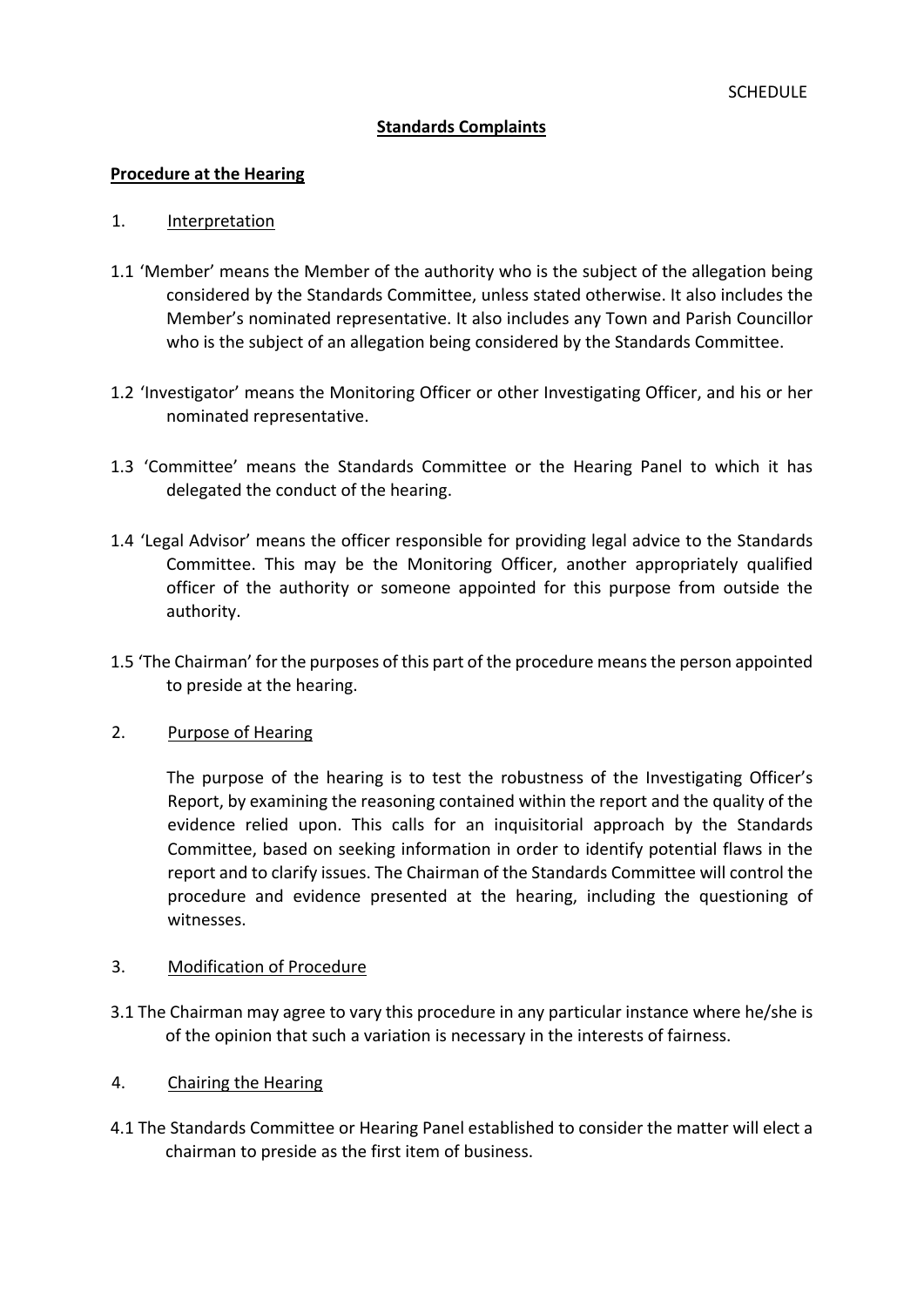## 5. Representation

5.1 The Member may be represented or accompanied during the meeting by a solicitor, counsel or, with the permission of the Committee, another person.

# 6. Legal Advice

6.1 The Committee may take legal advice from its legal advisor at any time during the hearing or while they are considering the outcome. The substance of any legal advice given to the Committee in private session should be shared with the Member against whom the complaint is made and the Investigator.

## 7. Setting the Scene

7.1 At the start of the hearing, the Chairman shall introduce each of the members of the Committee and shall then explain the procedure which the Committee will follow in the conduct of the hearing.

## 8. Preliminary Procedural Issues

- 8.1 The Committee will then deal with the following preliminary procedural matters in the following order:-
	- (a) Disclosures of interest

The Chairman will ask members of the Committee to disclose the existence and nature of any disclosable pecuniary interests or other relevant interests which they have in the matter, and to withdraw from consideration of the matter if so required.

(b) Quorum

The Chairman shall confirm that the Committee is quorate.

(c) Hearing Procedure

The Chairman shall confirm that all present understand the procedure which the Committee will follow in determining the matter.

(d) Proceeding in the absence of the Member

If the Member is not present at the start of the hearing:

(i) the Chairman shall ask the Legal Advisor whether the Member has indicated his/her intention not to attend the hearing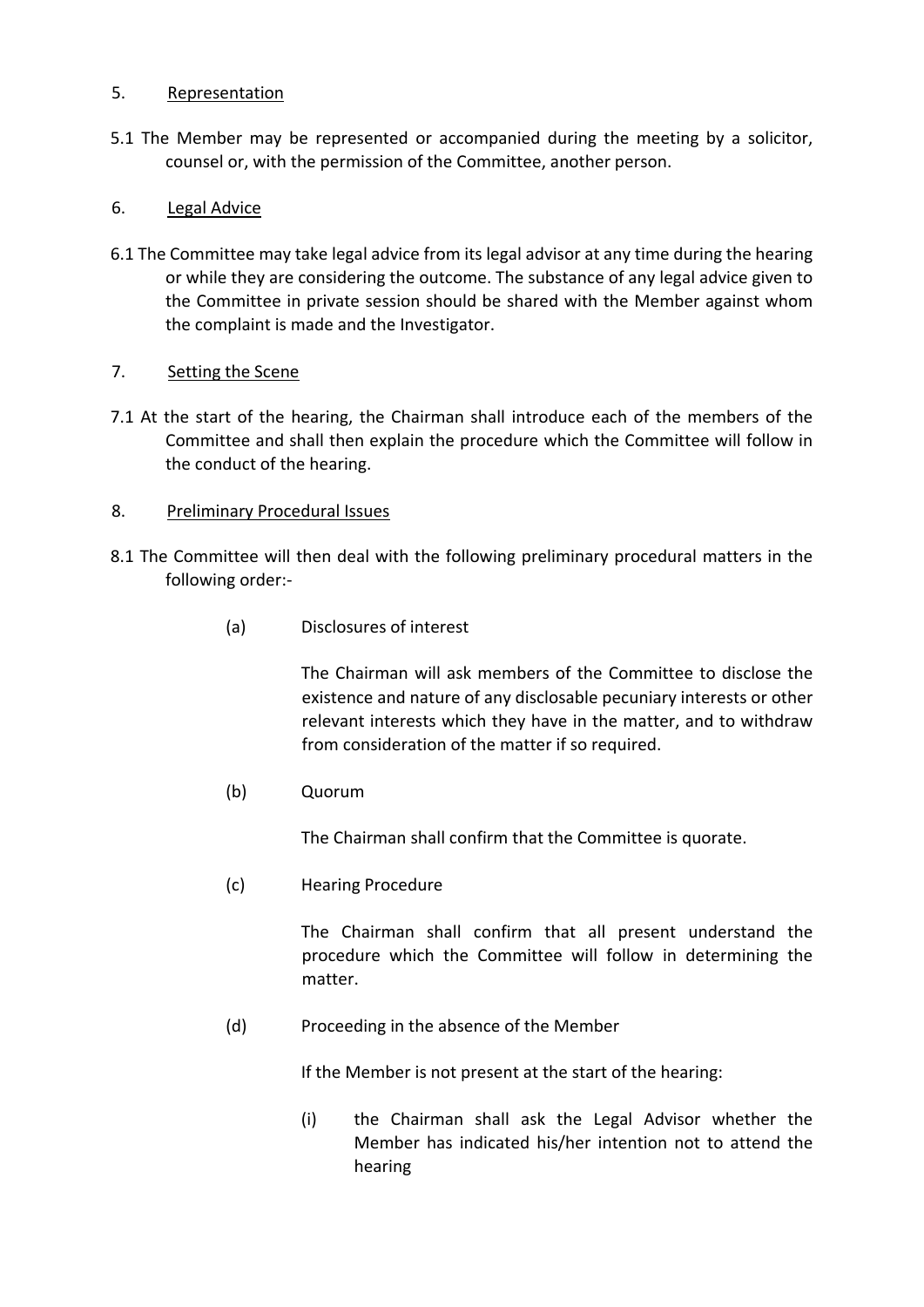- (ii) the Committee shall then consider any reasons which the Member has provided for not attending the hearing and shall decide whether it is satisfied that there is sufficient reason for such failure to attend
- (iii) if the Committee is satisfied with such reasons, it shall adjourn the hearing to another date
- (iv) if the Committee is not satisfied with such reasons, or if the Member has not given any such reasons, the Committee shall decide whether to consider the matter and make a determination in the absence of the Member or to adjourn the hearing to another date
- (e) Exclusion of Press and Public

The Chairman shall ask the Member, the Investigator and the Legal Advisor to the Committee whether they wish to ask the Committee to exclude the press or public from all or any part of the hearing. If any of them so request, the Chairman shall ask them to put forward reasons for so doing and ask for responses from the others. The Legal Advisor shall be given the opportunity to advise the Committee. The Committee shall then determine whether to exclude the press and public from all or any part of the hearing.

- NOTE: The hearing will be held in public apart from the following two situations:-
- (a) where "confidential information" is to be revealed, the Committee must hold such parts of a meeting in private. Confidential information is information provided by a Government department under the condition that it must not be revealed and information that cannot be revealed under any legislation or by a Court order
- (b) where "exempt information" is to be revealed, the Committee may exercise their discretion in deciding whether or not to exclude the public. The categories of exempt information are set out in Schedule 12A of the Local Government Act 1972 and Regulations.

# 9. Making Findings of Fact

9.1 After dealing with any preliminary issues, the Committee should then move on to consider whether or not there are any significant disagreements about the facts contained in the Investigator's report.

9.2 If there is no disagreement about the facts, the Committee can move on to the next stage of the hearing.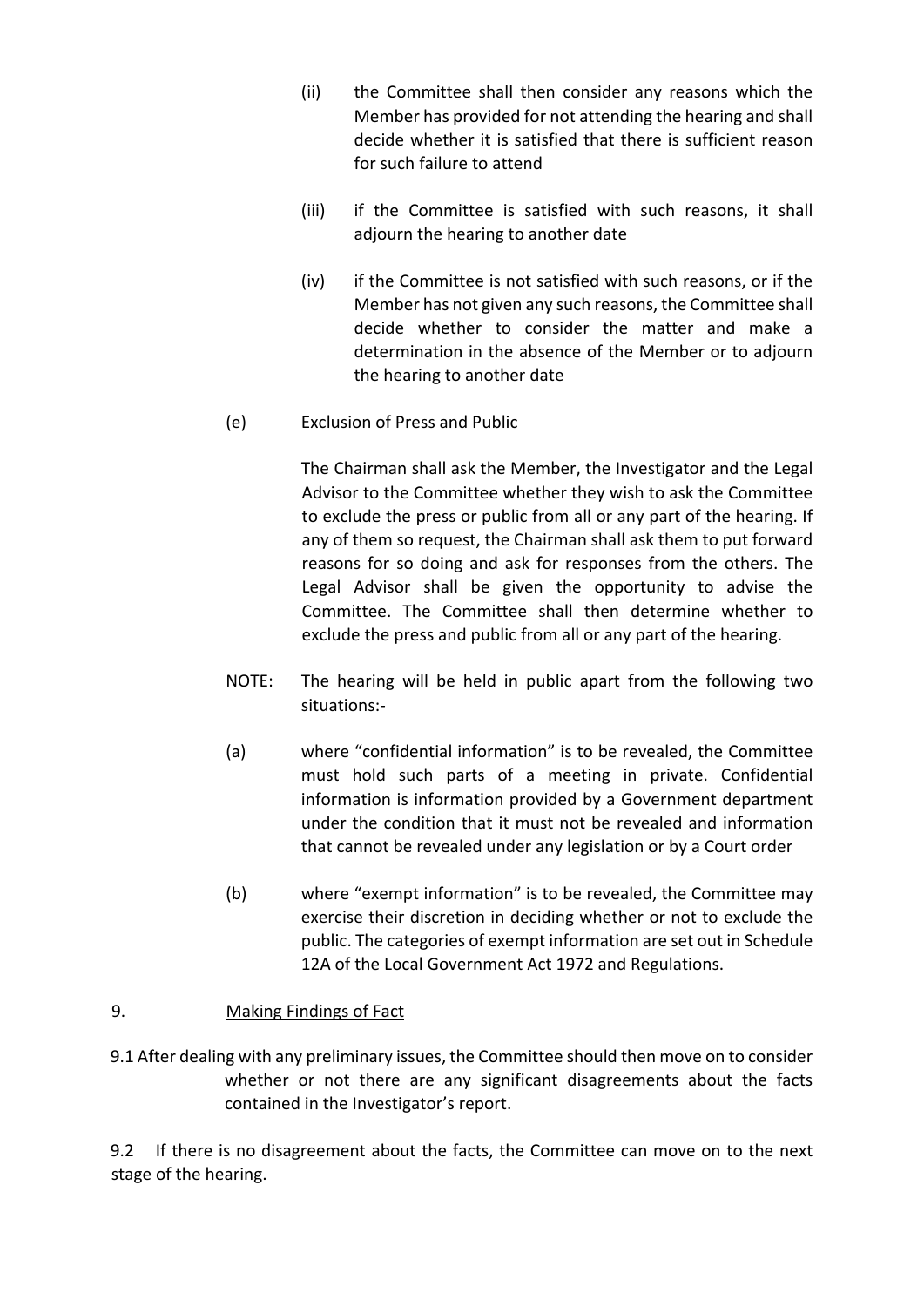- 9.3 If there is a disagreement, the Investigator, if present, should be invited to make any necessary representations to support the relevant findings of fact in the report. With the Committee's permission, the Investigator may call any necessary supporting witnesses to give evidence. The Committee may give the Member an opportunity to challenge any evidence put forward by any witness called by the Investigator.
- 9.4 The Member should then have the opportunity to make representations to support his or her version of the facts and, with the Committee's permission, to call any necessary witnesses to give evidence.
- 9.5 At any time, the Committee may question any of the people involved or any of the witnesses, and may allow the Investigator to challenge any evidence put forward by witnesses called by the Member.
- NOTE: If the Member disagrees with most of the facts, it may make sense for the Investigator to start by making representations on all the relevant facts, instead of discussing each fact individually.
- 9.6 If the Member disagrees with any relevant fact in the Investigator's report, without having given prior notice of the disagreement, he or she must give good reasons for not mentioning it before the hearing. If the Investigator is not present, the Committee will consider whether or not it would be in the public interest to continue in his or her absence. After considering the Member's explanation for not raising the issue at an earlier stage, the Committee may then:-
	- (a) continue with the hearing, relying on the information in the Investigator's report
	- (b) allow the Member to make representations about the issue, and invite the Investigator to respond and call any witnesses, as necessary: or
	- (c) postpone the hearing to arrange for appropriate witnesses to be present, or for the Investigator to be present if he or she is not already
- 9.7 The Chairman shall invite the Legal Advisor to comment on any issues of fact which require further clarification before the Committee goes into private session.
- 9.8 The Legal Advisor shall inform the Committee of the Independent Persons comments.
- 9.9 The Committee will usually move to another room to consider the representations and evidence in private.
- 9.10 On their return, the Chairman will announce the Committee's findings of fact.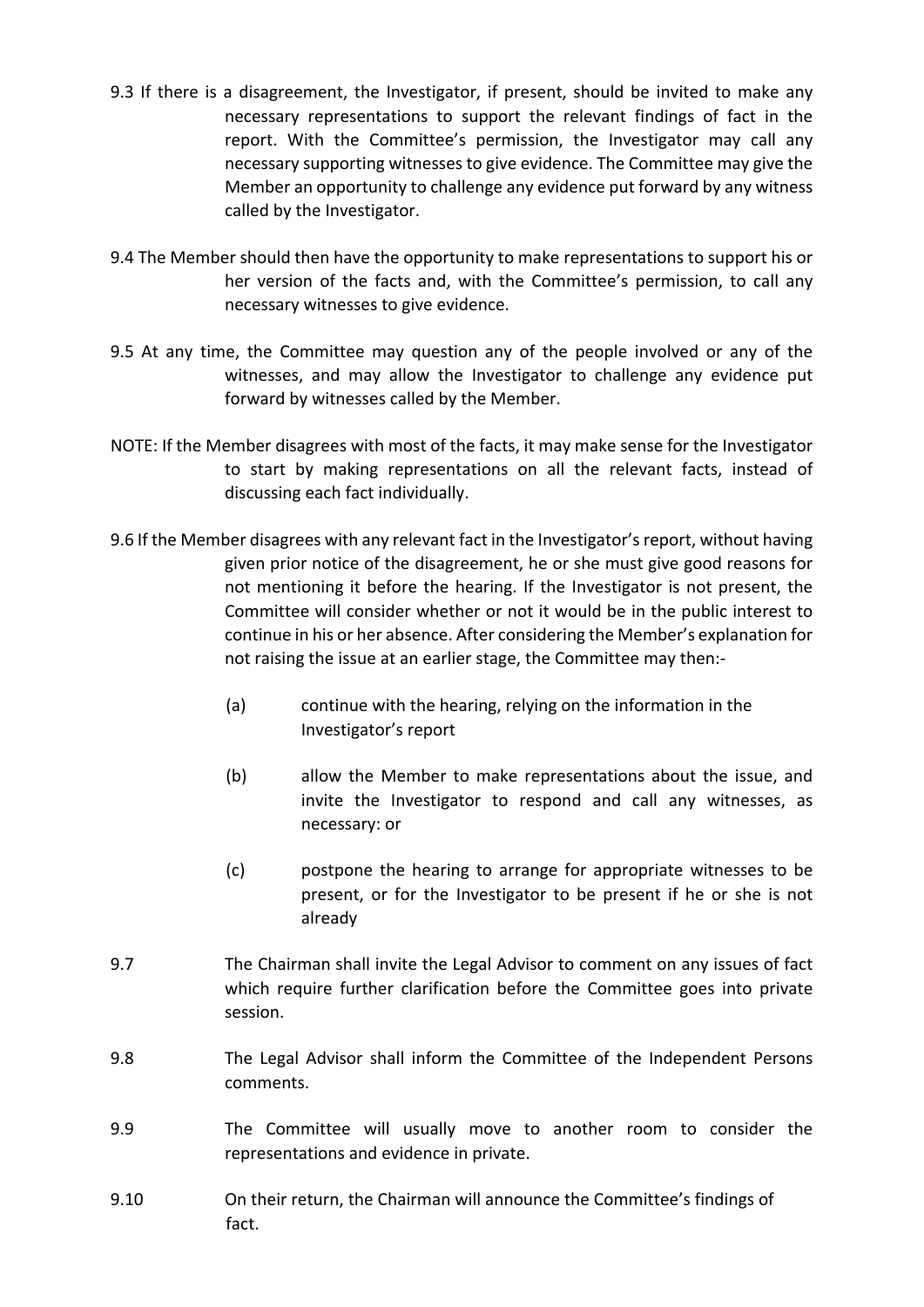| 10.                                                                                                                                                                                               | Did the Member Fail to Follow the Code?                                                                                                                                                              |
|---------------------------------------------------------------------------------------------------------------------------------------------------------------------------------------------------|------------------------------------------------------------------------------------------------------------------------------------------------------------------------------------------------------|
| 10.1                                                                                                                                                                                              | The Committee then needs to consider whether or not, based on the facts it<br>has found, the Member has failed to follow the Code of Conduct.                                                        |
| 10.2                                                                                                                                                                                              | The Member should be invited to give relevant reasons why the Committee<br>should not decide that he or she has failed to follow the Code.                                                           |
| 10.3                                                                                                                                                                                              | The Committee should then consider any verbal or written representations<br>from the Investigator.                                                                                                   |
| 10.4                                                                                                                                                                                              | The Committee may, at any time, question anyone involved on any point they<br>raise in their representations.                                                                                        |
| 10.5                                                                                                                                                                                              | The Member should be invited to make any final relevant points.                                                                                                                                      |
| 10.6                                                                                                                                                                                              | The Chairman shall invite the Legal Advisor to comment on any matter which<br>requires further clarification.                                                                                        |
| 10.7                                                                                                                                                                                              | The Committee will then move to another room in private session to consider<br>the representations.                                                                                                  |
| 10.8                                                                                                                                                                                              | On their return, the Chairman will announce the Committee's decision as to<br>whether or not the Member has failed to follow the Code of Conduct.                                                    |
| NOTE: The Committee may decide to combine stages 9 and 10 above if it is expedient to do<br>SO.                                                                                                   |                                                                                                                                                                                                      |
| 11.                                                                                                                                                                                               | If the Member has not Failed to Follow the Code of Conduct                                                                                                                                           |
|                                                                                                                                                                                                   | 11.1 If the Committee decides that the Member has not failed to follow the Code of Conduct,<br>the Committee can move on to consider whether it should make any<br>recommendations to the authority. |
| 12.                                                                                                                                                                                               | If the Member has Failed to Follow the Code                                                                                                                                                          |
| 12.1 If the Committee decides that the Member has failed to follow the Code of Conduct, it<br>will consider any verbal or written representations from the Investigator and<br>the Member as to:- |                                                                                                                                                                                                      |
| (a)                                                                                                                                                                                               | whether or not the Committee should impose a sanction; and                                                                                                                                           |
| (b)                                                                                                                                                                                               | What form any sanction should take (Appendix A refers)                                                                                                                                               |
| 12.2                                                                                                                                                                                              | The Committee may question the Investigator and Member, and take legal                                                                                                                               |

12.2 The Committee may question the Investigator and Member, and take legal advice, to make sure they have the information they need in order to make an informed decision.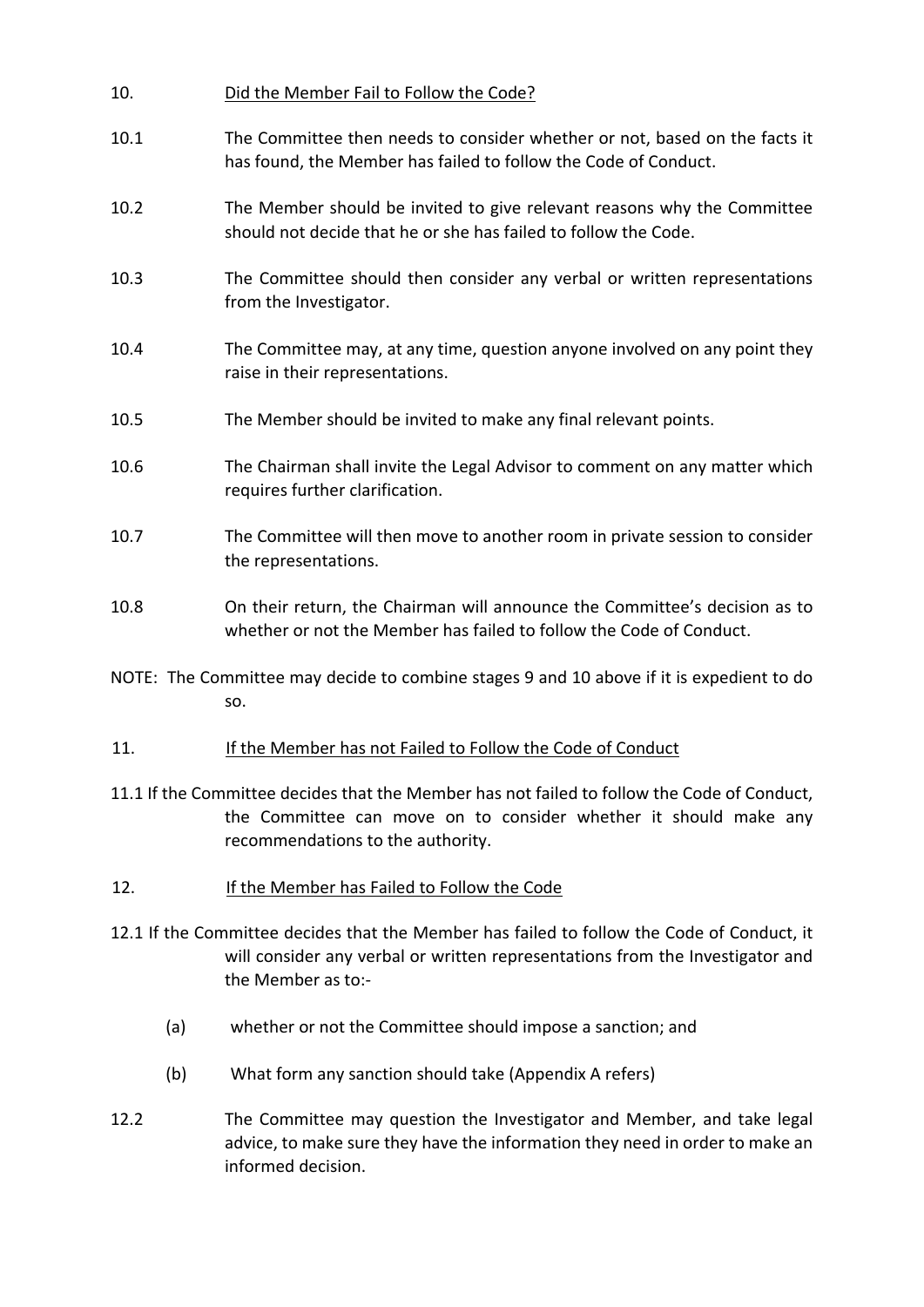- 12.3 The Committee will then move to another room, in private session, to consider whether or not to impose a sanction on the Member and, if so, what the sanction should be.
- 12.4 On their return, the Chairman will announce the Committee's decision.
- 12.5 If the Member the subject of the complaint is a town and parish councillor, the committee may only make recommendations on sanctions to the relevant Town and Parish Council.
- NOTE: If it is expedient to do so the Committee may combine stages 9, 10 and 12.
- 13. Recommendations to the Authority
- 13.1 After considering any verbal or written representations from the Investigator, the Committee will consider whether or not it should make any recommendations to the authority, with a view to promoting high standards of conduct among members.
- 14. The Written Decision
- 14.1 The Committee will announce its decision verbally on the day of the hearing. It will issue a full written decision as soon as practicable after the end of the hearing.
- 15. The Close of the Hearing
- 15.1 The Chairman will thank all those present who have contributed to the conduct of the hearing and formally close the hearing.

# **APPENDIX A**

#### **SANCTIONS AVAILABLE TO THE COMMITTEE**

- Censure (naming and shaming)
- Reporting its findings to Council *[or to the Town/Parish Council]* for information;
- Recommending to the member's Group Leader (or in the case of un-grouped members, recommend to Council or to Committees) (including Town/Parish Councils where appropriate) that he/she be removed from any or all Committees or Sub-Committees of the Council;
- Recommending to the Leader of the Council that the member be removed from any position of responsibility;
- Instructing the Monitoring Officer to *[or recommend that the Town/Parish Council]* arrange training for the member;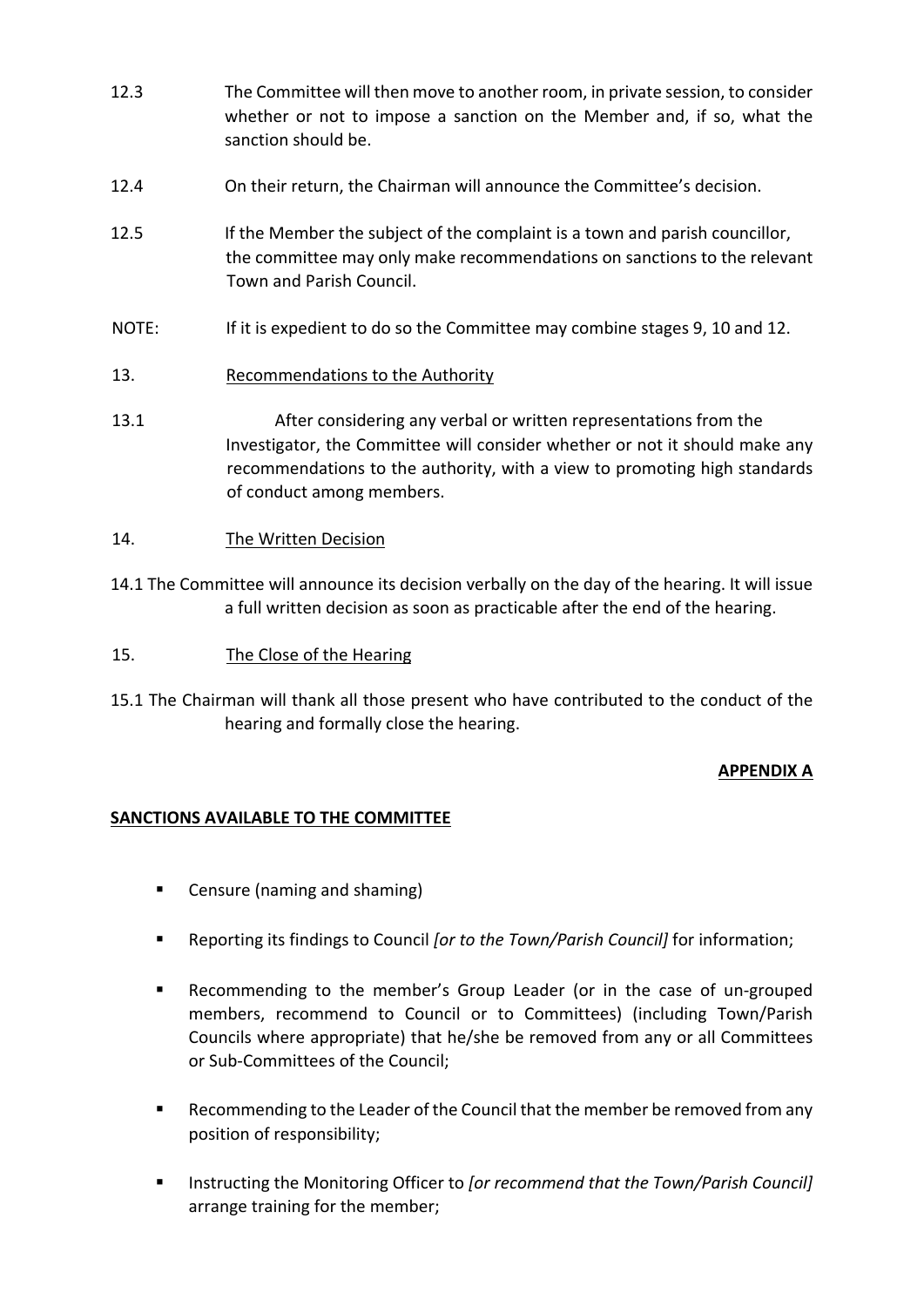- Removing *[or recommend to the Town/Parish Council that the member be removed]* from all outside appointments to which he/she has been appointed or nominated by the authority *[or by the Parish Council]*;
- Withdrawing [*or recommend to the Town/Parish Council that it withdraws]* facilities provided to the member by the Council, such as a computer, website and/or email and Internet access; or
- Excluding *[or recommend that the Town/Parish Council exclude]* the member from the Council's offices or other premises, with the exception of meeting rooms as necessary for attending Council, Committee and Sub-Committee meetings.
- NOTE: In the case of an investigation relating to a town or parish councillor, the Committee will make recommendations on sanctions to the relevant Town or Parish Council.

APPENDIX B

# **PROCEDURE FOR CONDUCTING HEARINGS – SUMMARY VERSION**

- 1. Chairman opens hearing:
	- (i) Introduces the Members of the Hearing Panel and the other parties present (Member against whom complaint made, Investigating Officer and other officers).
	- (ii) Explains procedure as follows: *"The Investigation Officer will give a summary of their report and their conclusions. The Member who is the subject of the investigation can then ask questions of the Investigating Officer. The Panel may also wish to ask questions. The Subject Member will then present their case. The Investigating Officer may wish to ask questions of the Subject Member. The Panel may also wish to ask further questions. At the end of this process the Panel will ask the parties to leave whilst they consider their conclusions on the facts and on whether there has been a breach of the code. The parties will then be asked to return and to make representations on what sanctions should be imposed if we decide that there has been a breach".*
- 2. Chairman asks Members of the Panel if they have any interests to declare.
- 3. Chairman invites Investigating Officer to present summary of their report.